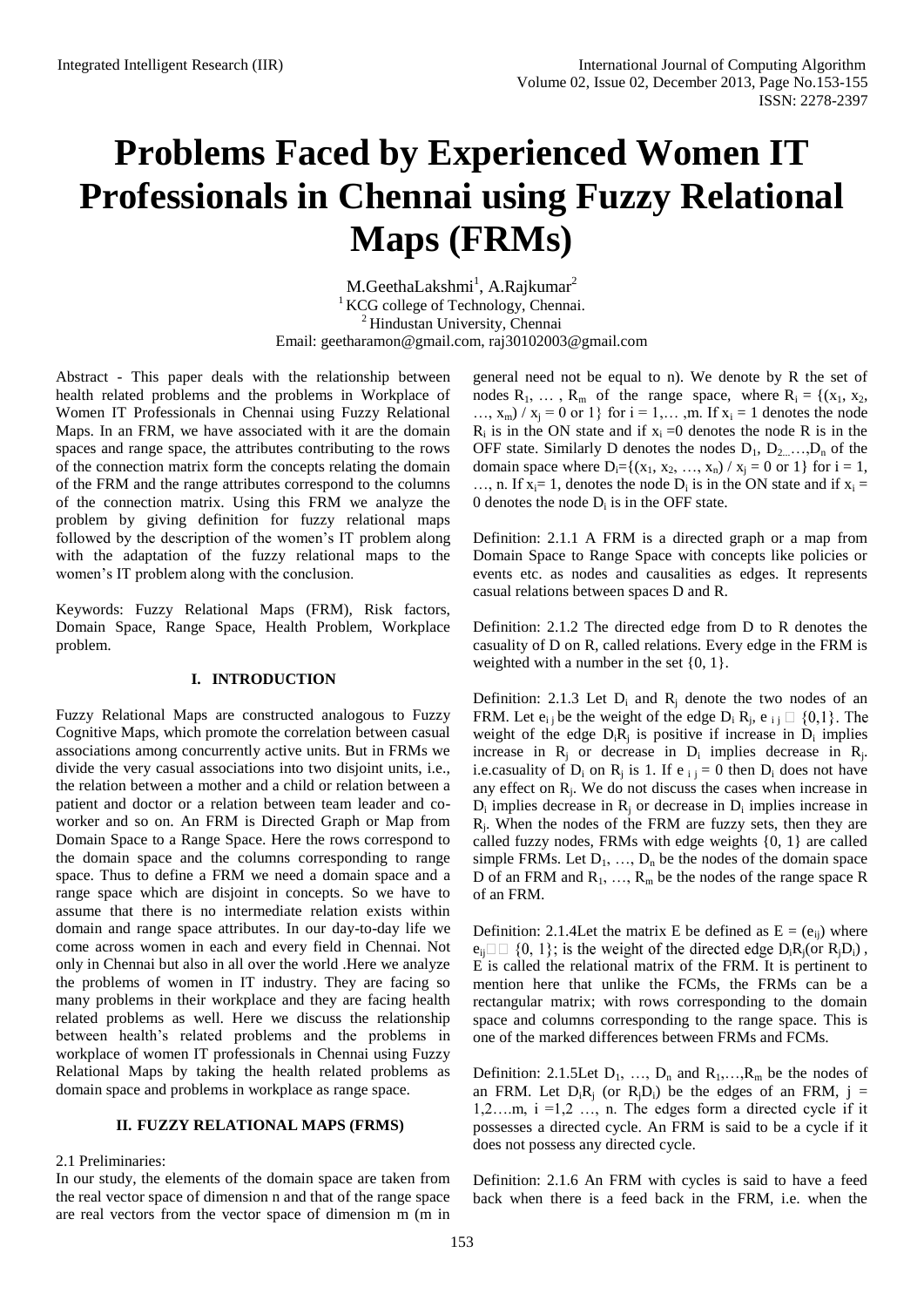casual relations flow through a cycle in a revolutionary manner the FRM is called a dynamical system.

Definition: 2.1.7Let  $D_iR_i$  ( or  $R_iD_i$ ),  $1 \le j \le m$ ,  $1 \le i \le n$ . When  $R_i$  (or  $D_i$ ) is switched on and if casuality flows through edges of the cycle and if it again causes  $R_i(D_i)$ , we say that the dynamical system goes round and round. This is true for any node R<sub>j</sub> (or D<sub>i</sub>) for  $1 \le i \le m$ , (or  $1 \le j \le n$ ). The equilibrium state of this dynamical system is called the hidden pattern. If the equilibrium state of the dynamical system is a unique state vector, then it is called a fixed point. Consider an FRM with  $R_1... R_m$  and  $D_1... D_n$  as nodes. For example let us start the dynamical system by switching on  $R_1$  or  $D_1$ . Let us assume that the FRM settles down with  $R_1$  and  $R_m$  (or  $D_1$  and  $D_n$ ) on i.e. the state vector remains as (10…01) in R [or (10…01) in D], this state vector is called the fixed point. If the FRM settles down with a state vector repeating in the form  $A_1 \rightarrow A_2 \rightarrow \dots \rightarrow A_i \rightarrow$ A<sub>1</sub> or ( $B_1 \rightarrow B_2...B_i \rightarrow B_1$ ) then this equilibrium is called a limit cycle.

### **III. METHOD OF DETERMINATION OF HIDDEN PATTERN**

Let  $R_1... R_m$  and  $D_1... D_n$  be the nodes of a FRM with feedback. Let E be the  $n \times m$  relational matrix. Let us find a hidden pattern when  $D_1$  is switched on i.e. when an input is given as vector  $A_1 = (1000...0)$  in D the data should pass through the relational matrix M. This is done by multiplying A<sub>1</sub> with the relational matrix M. Let  $A_1M = (k_1, \ldots, k_m)$  after thresholding and updating the resultant vector (say B)belongs to R. Now we pass on B into  $M<sup>T</sup>$  and obtain BM<sup>T</sup>. After thresholding and updating  $BM<sup>T</sup>$  we see the resultant vector say  $A<sub>2</sub>$  belongs to D. This procedure is repeated till we get a limit cycle or a fixed point.

#### **IV. DESCRIPTION AND ADOPTION OF FRM MODEL TO STUDY ABOUT PROBLEMS OF WOMEN IT PROFESSIONALS**

We have taken a survey of around 100 women IT Professionals living in Chennai (Sutherland Global Services, TCS, and SoftMartix Solutions) using questionnaire. Many women IT Professionals are facing problems in different situations. The situation may vary from person to person depending upon the situations. Very few problems that are discussed and that is common to many women IT Professionals in their daily life. Here we analyze those problems using fuzzy relational maps.The fuzzy concepts are given in the form of attributes and then framing the relational matrix and solving the problem. Here we consider the attributes related to health Problems and the attributes related to work place in our study.

4.1 Attributes Related to Problems in Workplace

The Range space W connected with the problems in workplaces are given by

 $W = \{W_1, W_2, W_3 ... W_{10}\}$ 

W<sub>1</sub>: Late Working Hours

W2: Team Management Skills are not handed over to women in some IT Companies

W3: Sexual Harassment

- W4: No Safe Transportation
- W<sub>5</sub>: Low Salaries with zero job security
- $W_6$ : Marriage is difficult for a women working in shifts

W7: Competency Pressure

W<sub>8</sub>: Time Limit Projects

W9: Discrimination based on Sex

 $W_{10}$ : Sitting in same posture for continuous long hours

4.2 Attributes Related to Health Related Problems

The domain space H connected with the health problems are given by  $H = {H_1, H_2, H_3, ... H_8}$ 

H1: High Blood Pressure accompanied by Sleep Disorder

H2: Problems in Regular Menstrual Cycle

H3: Respiratory Illness and digestive problems

H4: Numbness, tingling or burning sensation in hands or fingers

 $H<sub>5</sub>$ : Blurred or Double Vision

 $H<sub>6</sub>$ : Reduced grip strength in hand

 $H_7$ : Dry, Itchy, red or sore eyes \ Eye Strain

 $H_8$ : Dryness & Pain due to lighting situations and uninterrupted use of computers for long time.

Now using the expert's opinion. We have the following relation matrix by taking Health Problems  $H_1$ ,  $H_2$ ,  $H_3$  ...  $H_8$  as the rows and Workplace Problems  $W_1$ ,  $W_2$ ,  $W_3$  ...  $W_{10}$  as the columns.

First Expert's Opinion

|                                    |                            |                         |   |  | $M_1$ $M_2$ $M_3$ $M_4$ $M_5$ $M_6$ $M_7$ $M_8$ |              |              |  |
|------------------------------------|----------------------------|-------------------------|---|--|-------------------------------------------------|--------------|--------------|--|
|                                    | $W_1$                      |                         |   |  | $0 \t 0 \t 1 \t 1 \t 1 \t 1 \t 1$               |              |              |  |
|                                    |                            | $W_2$ 0 0 0 0 0 0 0 0 0 |   |  |                                                 |              |              |  |
|                                    | $W_3$                      |                         |   |  | $1 \t1 \t0 \t0 \t0 \t0 \t0 \t0$                 |              |              |  |
|                                    | $W_4$                      |                         |   |  | 1 0 0 0 0 0 0 0                                 |              |              |  |
| $M_1 \equiv W_5$   1 0 0 0 0 0 0 0 |                            |                         |   |  |                                                 |              |              |  |
|                                    |                            | $W_6$ 0 1 1 1 1 1 1 1   |   |  |                                                 |              |              |  |
|                                    | $\mathbf{W}_{\mathcal{T}}$ |                         |   |  | $1 \t 0 \t 0 \t 1 \t 1 \t 1 \t 1$               |              | $\mathbf{1}$ |  |
|                                    | $\rm W_8$                  |                         |   |  | 1 0 0 1 1 1 1 1                                 |              |              |  |
|                                    | w.                         |                         |   |  | 1 0 0 0 0 0 0 0                                 |              |              |  |
|                                    | $W_{10}$                   |                         | 1 |  | $\begin{array}{cccc} 1 & 1 & 1 & 1 \end{array}$ | $\mathbf{1}$ |              |  |

The Hidden Pattern of the state vector  $X = (0.0 1 0 0 0 0 0 0 0)$  $X M<sub>1</sub>$  $(1 \t1 \t0 \t0 \t0 \t0 \t0 \t0) = Y$  $Y M = (1 \ 0 \ 2 \ 1 \ 1 \ 1 \ 1 \ 1 \ 1 \ 2)$  $(1 01 1 1 1 1 1 111) = X_1$  $X_1 M_1 \equiv (8 \quad 3 \quad 2 \quad 5 \quad 5 \quad 5 \quad 5 \quad 5)$  $\bigcup_{i=1}^{n} (1 \ 1 \ 1 \ 1 \ 1 \ 1 \ 1 \ 1 \ 1 \ 1 \big) = Y_1$  $Y_1 M_1^T = (6021176618)$  $(1 01 1 1 1 1 1 11) = X_2$  $X_2 M_1 \equiv (8 \quad 3 \quad 2 \quad 5 \quad 5 \quad 5 \quad 5)$  $\blacktriangleright$  (1 1 1 1 1 1 1 1 1) = Y<sub>2</sub>

(Where denotes the resultant vector after thresholding and updating) If we take the attribute  $W_3$  (i.e sexual harassment) in